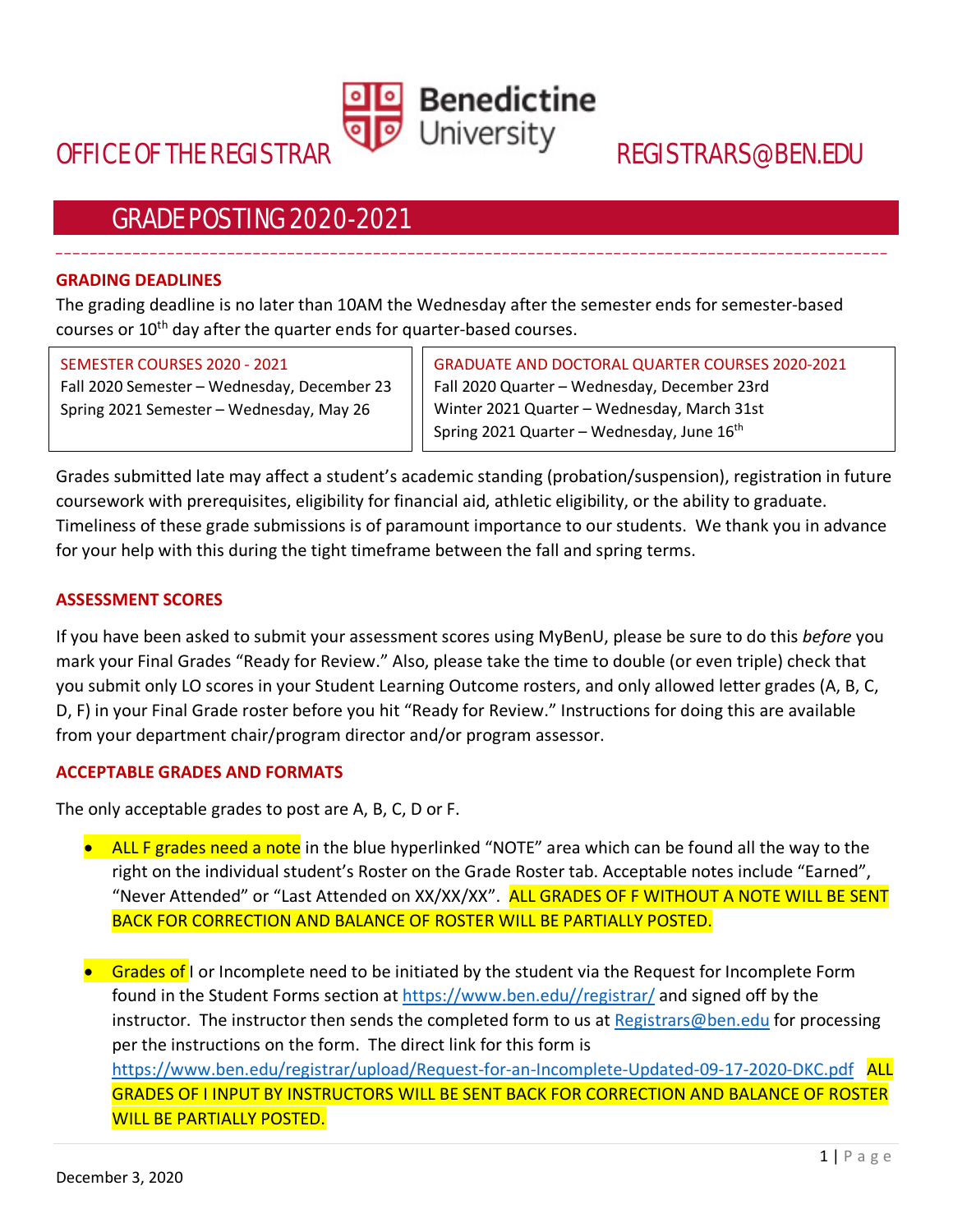Grades of W of Withdrawal are entered when a student Withdraws from the course. If they properly Withdraw the grade will already be entered. If they did not properly Withdraw, you may encourage the student to utilize the Petition for Late Withdrawal process by filling out a Petition for Late Withdrawal form found at https://www.ben.edu//registrar/ under the Student Forms section. They should submit the form along with a statement and any proof they may have of why they should be allowed to Late Withdraw from the course to Registrars@ben.edu for consideration. As the Instructor, you may offer a letter of support on their behalf. Submitting a petition does not guarantee that the request will be granted. In the meantime, the student would earn a grade of F if all requirements of the course have not been met. The direct link for the Petition for Late Withdrawal Form is https://www.ben.edu/registrar/upload/Late-Withdrawal-Form-Final.pdf ALL GRADES OF W INPUT BY INSTRUCTORS WILL BE SENT BACK FOR CORRECTION AND BALANCE OF ROSTER WILL BE PARTIALLY POSTED.

**\*\*\*Once all grades have been posted, please remember to set the roster to READY FOR REVIEW, then SAVE.**

# **HOW TO SUBMIT GRADES STEP BY STEP**

1. Log into the MyBenU system. You will be on the Homepage. Click on the **Classic Home** tile to get to the Classic view.



2. Click on Main Menu in the top bar and navigate through **Self Service> Curriculum Management> Grading> Grade Roster**. The **Grade Roster** search page will open.

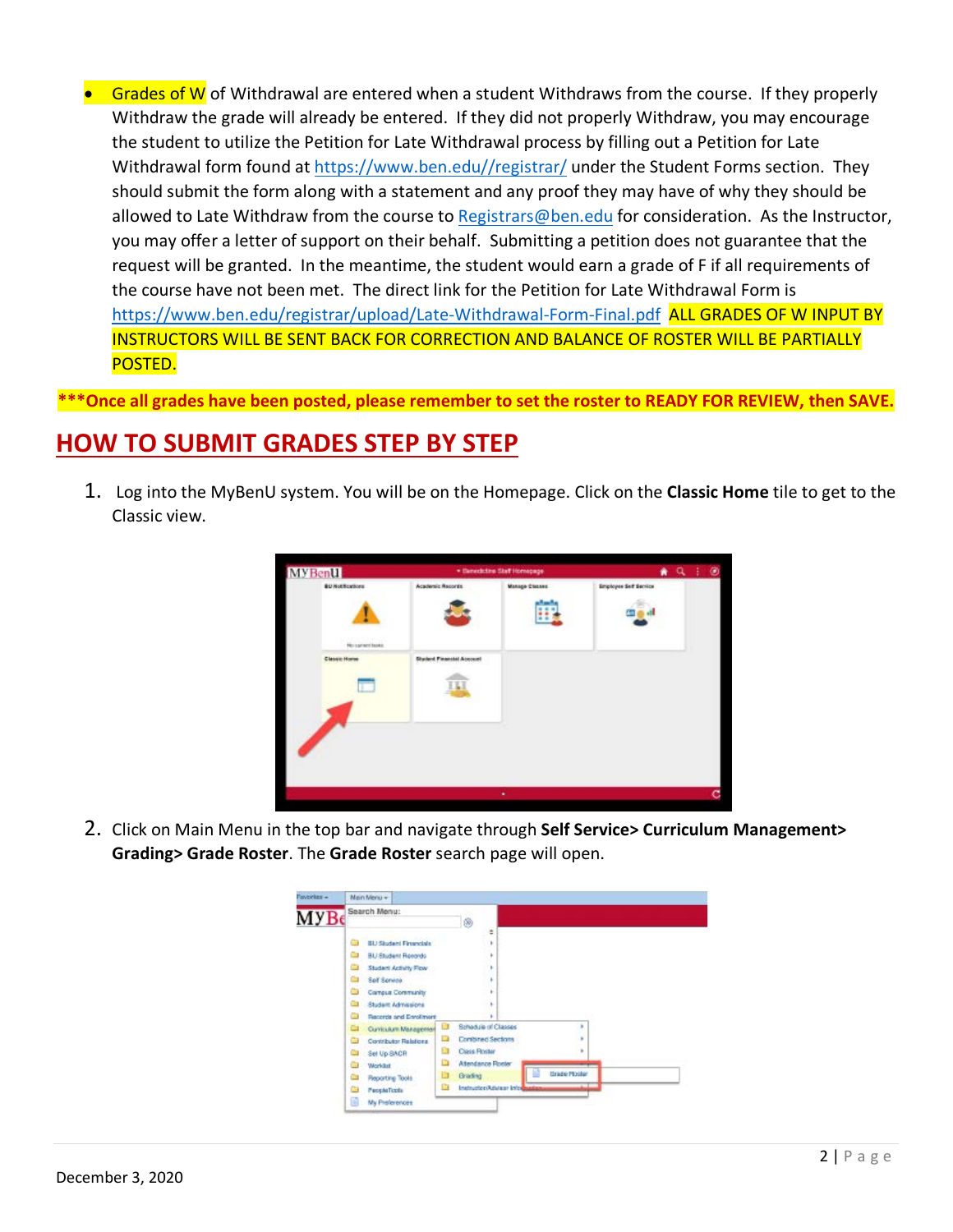3. Once on the **Grade Roster** search page, make sure that the **Academic Institution** code is "BENUV". In addition, enter the code of the appropriate term for your class. If you do not know the term code, click on the magnifying glass. This will open the **Look Up Term** page. Scroll down the page to find the correct term link and click on it. This will return you to the **Grade Roster** search page with the term populated.

|                                  |                                                                         | Look Up Term                                                                 |                                |      |
|----------------------------------|-------------------------------------------------------------------------|------------------------------------------------------------------------------|--------------------------------|------|
| Grade Roster                     | Enter any information you have and click Search. Leave fields blank for | Term beginn with<br>Description begins with<br>Short Description begins with |                                | Help |
| Find an Esisting Velus           |                                                                         | Look Up<br>Clear                                                             | Canoel<br><b>Basic Lookup</b>  |      |
| * Search Criteria                |                                                                         | Search Results                                                               |                                |      |
| Academic Institution bogins with | <b>HENUV</b><br><b>VS</b>                                               | Only the first 300 results can be displayed.                                 |                                |      |
|                                  | <b>a</b><br>Term begins with<br><b>KOZAY</b>                            | View 100                                                                     | First (8) 1-800 of 300 10 Last |      |
|                                  | Subject Ates begins with                                                | Term Description                                                             | <b>Short Description</b>       |      |
|                                  | Catalog Nbr begins with                                                 | 9999 End Term - Sivic Indicator Use End Term                                 |                                |      |
|                                  | Campus: begins with                                                     | 0780 2023 Fall<br>0787 2023 Summer                                           | 2023 Fall<br>2023 Summe        |      |
|                                  | lQ.                                                                     | 0786 2023 Spring                                                             | 2023 Sprin                     |      |
| Season -                         |                                                                         | 0783 2023 Winter                                                             | SANY 6500                      |      |
| Course Offering Nbr - -          | kas:                                                                    | 0779 2022 Fall                                                               | <b>2002 Fall</b>               |      |
|                                  | Class Section begins with                                               | 0777 2022 Summer                                                             | 2022 Summe                     |      |
|                                  |                                                                         | 0775 2022 Soring                                                             | 2022 Sorin                     |      |
|                                  | Description begins with                                                 | 0779 0000 Winter                                                             | 0000 Winte                     |      |
| Class No -                       |                                                                         | 0769 2021 F.M.                                                               | 2021 Fall                      |      |
| Cass Sensitive                   |                                                                         | 0768 2021 Late Summer Interim                                                | 2021 Late                      |      |
|                                  |                                                                         | 07672021 Summer                                                              | 2021 Summe                     |      |
|                                  |                                                                         | 0765 2021 Spring                                                             | 2021 Sprint                    |      |
| Search                           | Clear Busic Search D. Save Search Criteria                              | 0763 2021 Winner<br>0759 2020 F.M.                                           | 2021 Winte<br>2020 Patt        |      |
|                                  |                                                                         | 07572020 Summer                                                              | 2020 Summe                     |      |
|                                  |                                                                         | 0755 2020 Spring                                                             | 2020 Sorin                     |      |
|                                  |                                                                         | <b>DRIVE BOOK INC.</b>                                                       | <b>REMOVAL TO</b>              |      |

4. Click on the Search button. All of the classes for which you are listed as the instructor on for that term will appear. NOTE: If you are teaching only one class in that term, the Grade Roster Type page for that class will open [skip step 5].

| First on Exhibit Value   |                                                               |    |
|--------------------------|---------------------------------------------------------------|----|
| * Search Erlens          |                                                               |    |
|                          | アート・レース アーマングリング<br>Academic Institutes: backs with ED BEALTY | ä, |
|                          | TOWN Amples with 19 OFFT                                      | ü, |
| Schlerf Area Legion with |                                                               | a, |
|                          | Catalog Nor., begins with 199                                 |    |
|                          | Carross bigos eits                                            | a, |
| Separate a               |                                                               |    |
| Course Offering Mr. 4    |                                                               |    |
|                          | Class Sector: begins with 19                                  |    |
|                          | Georgoter: begin ezh a                                        |    |
| Class Mar. 44            |                                                               |    |
| Case Swingby             |                                                               |    |

5. Click on the link for the class which grades are to be submitted from those listed. The **Grade Roster Type** page for that class will open.

| <b>Course ID</b>          | Managemal Finance         | <b>CIRTIAN RADIAN</b>                                   | <b>Ilensdictine University</b> |
|---------------------------|---------------------------|---------------------------------------------------------|--------------------------------|
|                           | Catalog 533               | Class Section                                           | 7019 Suitemer                  |
| Use Dlind Grading         | and the state of the same | Clink Min                                               | Dynamic Dated Semester         |
| "Execute Muscles: Typic   |                           |                                                         |                                |
|                           |                           |                                                         | $\mathbb{R}$<br>Ð              |
| Mary the Help Annumentaly |                           | Charge of Grade Request Form                            |                                |
| Save Tradum to Search     |                           | + Peeksa in List List North List 22 North<br>C1 Flehwah |                                |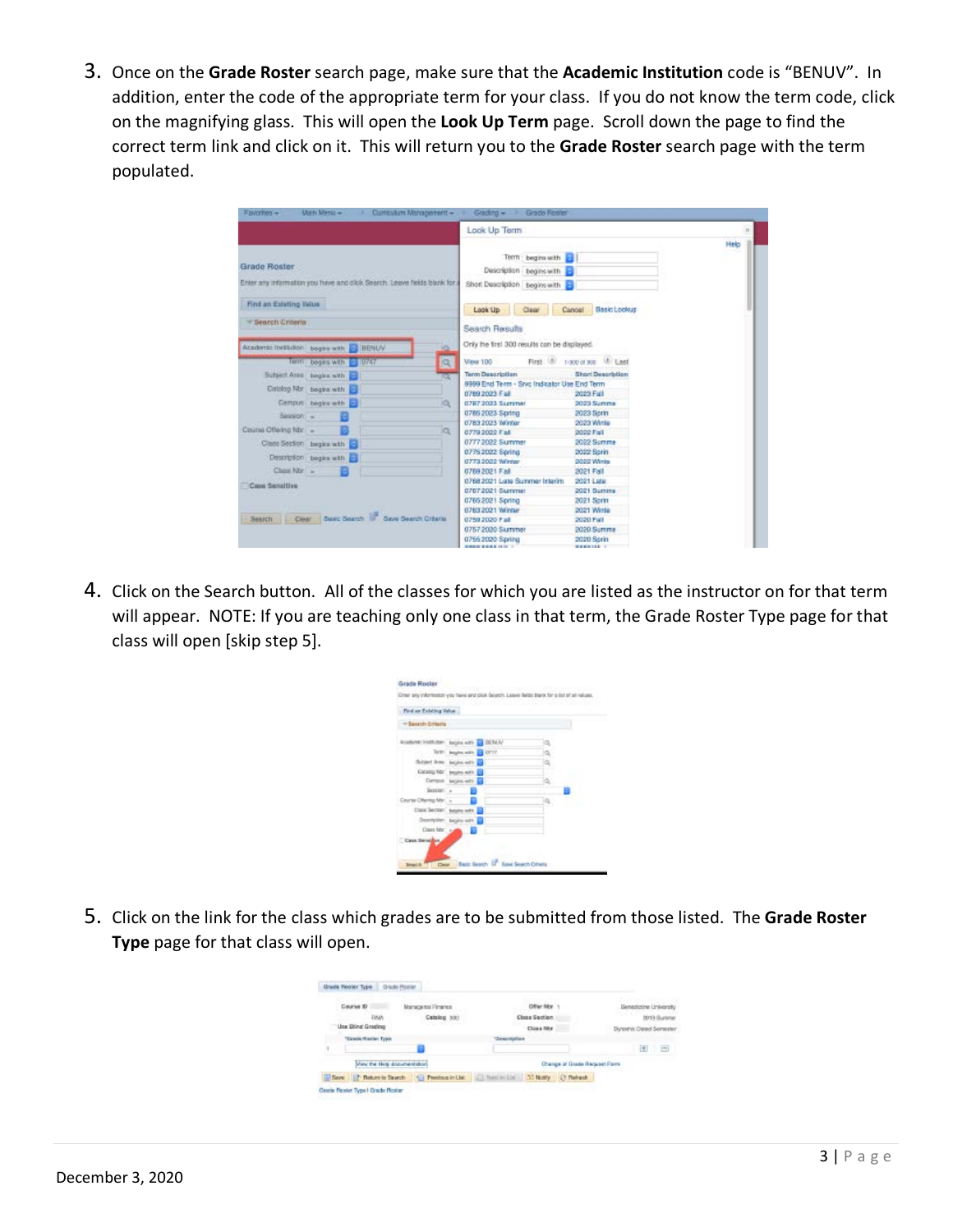6. On the **Grade Roster Type** page, under the **Grade Roster Type** drop-down, select the "Final Grade" option.

NOTE: If you have been asked to submit your assessment scores using MyBenU, please be sure to do this *before* you submit your Final Grade Roster. Learning Outcome Rosters can also be found on this pulldown

This will refresh the **Grade Roster Type** page with additional information. On this refreshed page, click on the **Create** button. The **Grade Roster** page will open and a grade roster based on all students currently registered in the class will be generated. Students who have withdrawn from the class after the add/drop date will appear on the roster with a grade of "W" and students who have already had a Request for Incomplete processed will have an "I" (do not replace these "W" or "I" grades).

| Course D                 |                             | Managerial Pinande  | Offer Nbr                                    |                   |               | <b>Benedictine University</b> |
|--------------------------|-----------------------------|---------------------|----------------------------------------------|-------------------|---------------|-------------------------------|
| <b>FINA</b>              |                             | Catalog 300         | Class Section                                |                   |               | <b>2018 Summer</b>            |
| Use Blind Grading        |                             |                     | Class Nbr                                    |                   |               | Dynamic Dated Bernester       |
| "Grade Roster Type       |                             | <b>Description</b>  | <b>First Ruster Grading</b><br><b>Skatus</b> | Overnide          |               |                               |
| Final Grade              |                             | Pinal Grade         | Ghade Input Allowed                          |                   | <b>Drawin</b> | $\equiv$                      |
|                          | View the Help documentation |                     | Change of Grade Request Form                 |                   |               |                               |
| Save of Return to Search |                             | T. Previous in List | [a] Notify<br><b>THREE LIST</b>              | <b>22 Refresh</b> |               |                               |

7. Enter the grade for each student in the **Grade Input** column. Click the **Save** button when all grades have been entered. Once all grades have been entered and you are ready to submit your grades, return to the **Grade Roster Ty**pe page by clicking on the **Grade Roster Type** link in the lower left corner of the page or on the **Grade Roster Type** tab on the top of the page.

**Do not leave a blank grade**. If a student has not attended put in the F grade and make a note of earned or never attended.

| Security           | <b>Tents</b> | 2019 Suiteiller<br>DDS. |                               |                  | Class Nor 7505<br>PEWA | Managerial Finance | Catalog 500             |                                      |               | Section CV12<br>Beg Mar 1            |  |
|--------------------|--------------|-------------------------|-------------------------------|------------------|------------------------|--------------------|-------------------------|--------------------------------------|---------------|--------------------------------------|--|
| <b>Roster Type</b> |              |                         |                               |                  |                        |                    |                         |                                      |               |                                      |  |
|                    | Final Crack  | Approval Status         | Final Grade<br>Not Flexievied |                  |                        |                    |                         | o                                    |               | Display Unassigned Roster Grade Only |  |
| m                  |              | Hame                    |                               | Postal<br>Grade. |                        | Teache<br>Catter:  | Giadrea<br><b>Basia</b> | Fisual<br>Pietalair<br><b>Bashon</b> | <b>Betall</b> | Nata                                 |  |
| r                  |              |                         |                               | Х                |                        | <b>Vanid Sem</b>   | Graded                  | Persing                              | <b>Detail</b> | Note                                 |  |
| ž                  |              |                         |                               | в                | a                      | <b>Uprad Sern</b>  | <b>Dracked</b>          | Fersing                              | Detail        | <b>Pipta</b>                         |  |
| ×                  |              |                         |                               | jš,              | io,                    | varied Sam         | <b>Dirigonal</b>        | Pelefing                             | <b>Dutart</b> | <b>Note</b>                          |  |
| ×                  |              |                         |                               | W                | a                      | Utpract Sterm      | Graded                  | Peacing                              | Detail        | Note                                 |  |
| ь                  |              |                         |                               | в                | jä,                    | Vand Sem           | Graphid                 | Persing                              | Detail        | Note                                 |  |
| ٨                  |              |                         |                               | в                | ja                     | <b>Varied Semi</b> | <b>Univoid</b>          | Feading                              | <b>Dytail</b> | <b>Title</b>                         |  |
| ×                  |              |                         |                               | ë                | ìà,                    | <b>Variet Sem</b>  | <b>Gracied</b>          | Fending                              | Detail        | <b>NMH</b>                           |  |
| ٠                  |              |                         |                               | Ж                | 微                      | Ugrad Sem          | Graphid                 | Pending                              | Detail        | Nate                                 |  |
| ×                  |              |                         |                               | c                | 'n                     | <b>Stand Sem</b>   | Cracked                 | Perciing                             | Detail        | <b>Posta</b>                         |  |
| 10                 |              |                         |                               | W                | 熵                      | Visited Semi       | <b>Chrasted</b>         | <b>Perchip</b>                       | <b>Dotal</b>  | Tvora                                |  |
| 11                 |              |                         |                               | Y)               | ĭä,                    | light Sen.         | Graphid                 | Peading                              | Detail        | Nais                                 |  |
| 12                 |              |                         |                               | ×                | k                      | <b>Vanid Sam</b>   | Graded                  | Penzing                              | <b>Detail</b> | Note                                 |  |
| 13                 |              |                         |                               | B                | <b>la</b>              | Visited Slere.     | <b>Original</b>         | Perchipt                             | <b>DOM</b>    | PVM a                                |  |
| 14                 |              |                         |                               | W                | ĭá                     | transd Serre       | Giaced                  | Felsting                             | Detail        | Nate                                 |  |
| 15                 |              |                         |                               | 后                | k                      | varied Sem         | Graded                  | Persoling                            | Dotal         | hos                                  |  |
| 18                 |              |                         |                               | W                | A                      | ligned Sem         | <b>Ciracled</b>         | <b>Fending</b>                       | <b>Detail</b> | Note:                                |  |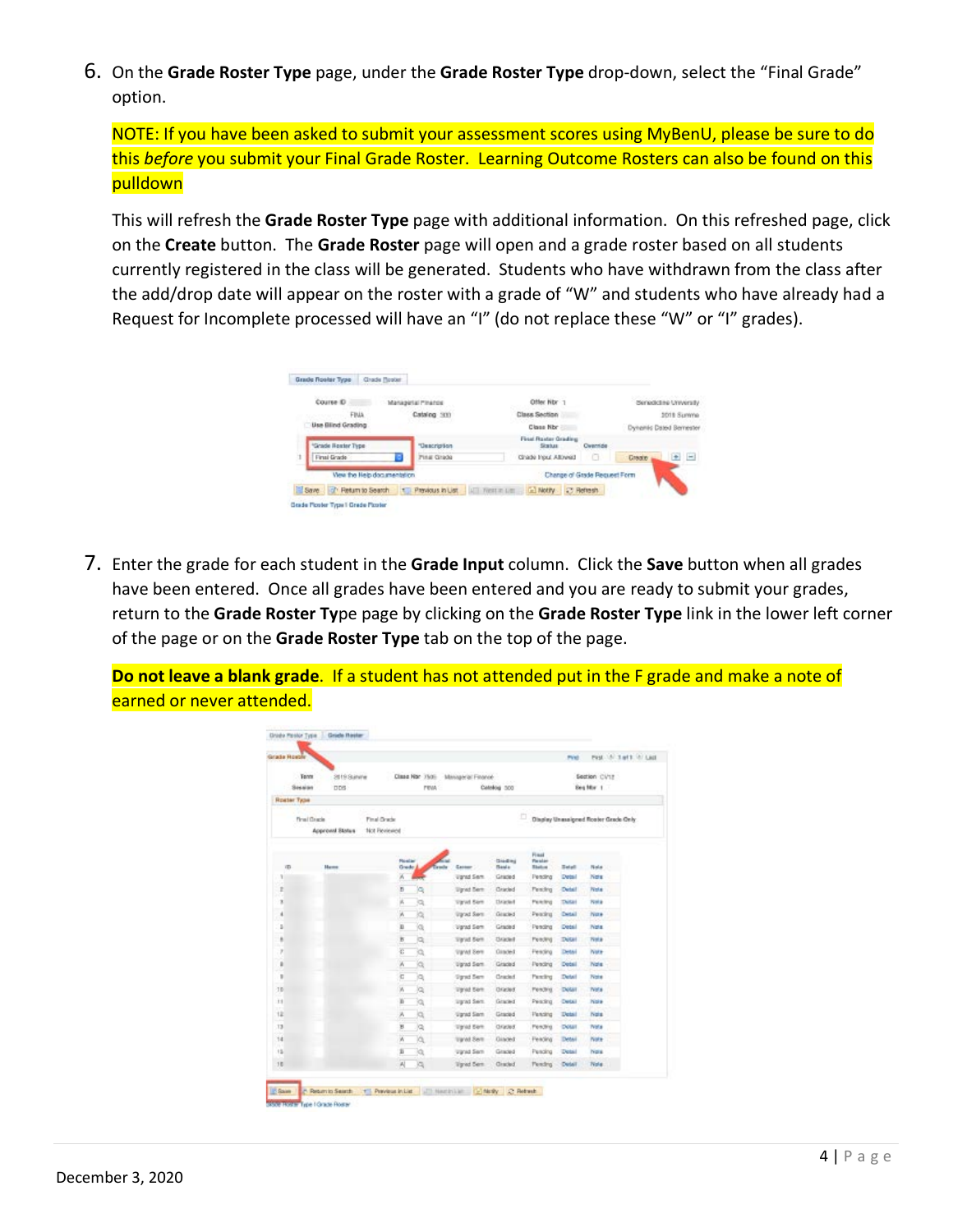8. On the Grade Roster Type page, in the Approval Status drop-down, select the **"Ready for Review**" option. Next, click on the **Save** button. The grades have been submitted to the Registrar's Office for review and posting.



#### **GRADING POLICY TIPS FOR FINAL GRADES**

- **Incompletes**  Incompletes (I's) are issued to students who cannot finish the coursework due to extenuating circumstances. "I" grades are to be issued sparingly. To be eligible for an incomplete, a student must be in good academic standing, must be performing at a satisfactory level in the course ("B" for graduate work, and "C" for undergraduate work), and must have completed a substantial portion of the course. The student must submit, to the instructor, a clearly defined plan for completion of the coursework with dates recorded on the Incomplete Request Form. An "I" must be approved by the instructor, and the Department Chair, and the Registrar.
- **Audits** If a student appears on your roster as an Audit, the grade basis will be audit instead of graded, and the credit hours will be zero.
- **Grade Appeals** If a student believes that the final grade is not deserved, the student can appeal the grade in the following sequence:
	- 1. Instructor
	- 2. Department Chair/Program Director
	- 3. College Dean
	- 4. Provost

It is recommended that you retain all grading records for at least one year or submit your grading materials to your Department Chair/Program Director.

• **Change of Grades** – Grade changes are permitted only for clerical errors, transpositions, calculation errors, illegibility, re-evaluation of already submitted course work. Acceptance of additional class work is not appropriate. You cannot offer an exam to be retaken, or a paper to be rewritten, once you have submitted a final grade. A **"Change of Grade Form"** requires a reason for the grade change, and the instructor's signature, and the signature of the Department Chair or Program Director or Associate Dean. To obtain a Change of Grade Form (COG) please go to https://www.ben.edu//information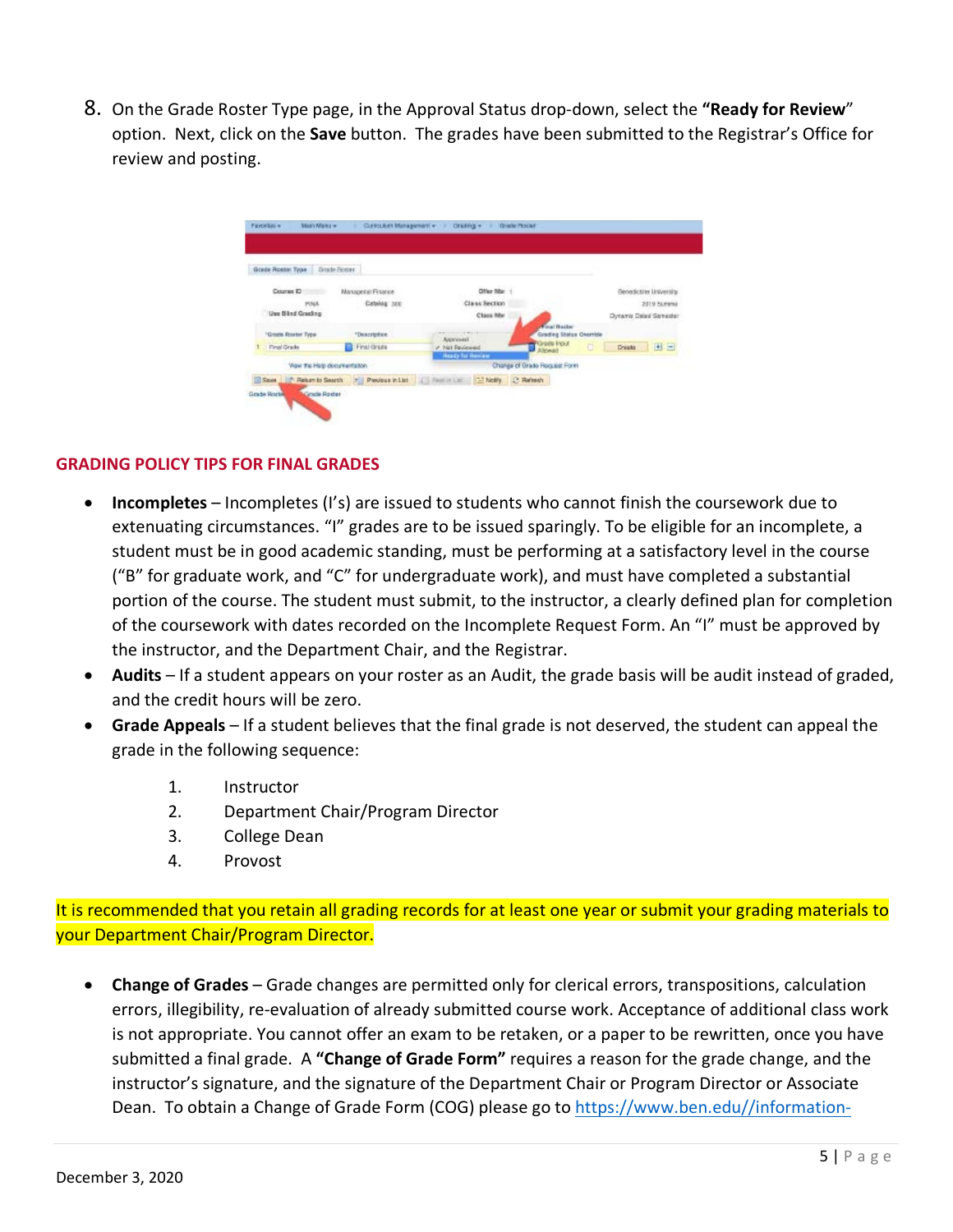technology/upload/Grade Change Request Form.pdf. The link to this form can also be located in the Grade Roster Type screen under the hyperlink Change of Grade Request Form.

- **Final Grade Due Dates** –It is imperative that grade deadlines be observed. Academic Deans have stipulated that it is the responsibility of all faculty to submit their final grades on time. The policy is that final grades are due 10 calendar days after the end of the session that the course is scheduled. For traditional undergraduate classes, the grades are due 10 calendar days after the end of the regular term, exclusive of the final exam week. The **deadline is standardized as a Wednesday at 10 am** for all classes, following the above session/term guideline.
- **Non-Attendance** If your grade roster reflects a student who never attended, the student must be graded with an "F" –failure. You should use the Note option in the Grade Entry to offer a brief explanation to assist with any appeals.

# **Frequently Asked Questions**

# **HOW DO I SUBMIT MY LEARNING OUTCOME GRADES?**

If you have been asked to submit your assessment scores using MyBenU, please be sure to do this *before* you mark your Final Grades "Ready for Review." Also, please take the time to double (or even triple) check that you submit only LO scores in your Student Learning Outcome rosters, and only allowed letter grades (A, B, C, D, F) in your Final Grade roster before you hit "Ready for Review" and Save. Instructions for doing this are available from your department chair/program director and/or program assessor.

## **WHY IS THE GRADE DEADLINE SO IMPORTANT?**

Grades submitted late may affect a student's academic standing (probation/suspension), registration in future coursework with prerequisites, eligibility for financial aid, athletic eligibility, or the ability to graduate. Timeliness of these grade submissions is of paramount importance to our students. We thank you in advance for your help and consideration.

## **DOES EVERY STUDENT ON MY ROSTER NEED TO HAVE A GRADE?**

**YES!** Every student should have a grade inputted. Some students may already have a "W" on the grade roster indicating that a student has officially withdrawn from the course. An Incomplete grade of "I" may be visible if the faculty member and student have completed and signed a request for an Incomplete grade form and the form has been processed by the Registrars Office. All other students need to be assigned the grade that they earned.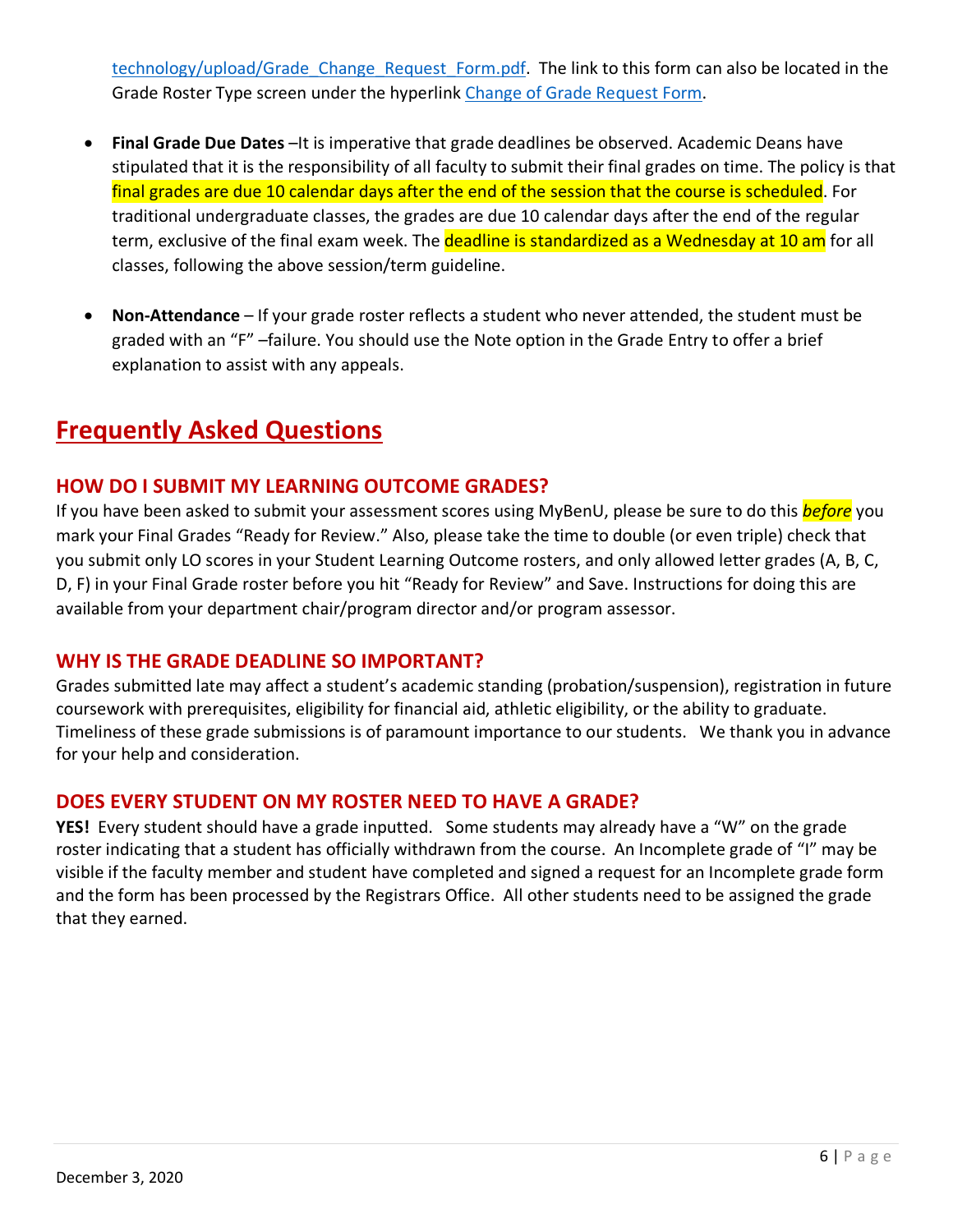# **WHAT IS THE BenU SYSTEM OF GRADING?**

The student's final grade is determined by the instructor as earned by the student. **IMPORTANT NOTE TO ALL FACULTY: DO NOT PUT IN GRADES OF W (Withdrawal) or I (Incomplete). These grades are explained below and are inputted only by the Office of the Registrar upon receipt of the appropriate paperwork. If you try to enter one of these grade types the grade for that student will be deleted and the roster status is changed back to "Not Reviewed" status and returned to you.** The system of grading is as follows (quality points for GPA calculation are in parenthesis):

A — Excellent (4.00)

 $B -$  Good (3.00)

C — Satisfactory (2.00)

 $D -$  Passing  $(1.00)$ 

 $F -$  Failure (0.00)

P— Pass**\*** (D or higher for undergraduates, C or higher for graduates)

I – Incomplete\* - See the important note below before assigning a grade of Incomplete

IE – Incomplete Extension\* - See the important note below before assigning a grade of Incomplete

 $W$  – Withdrawal\* - See the important note below – a "W" is a records-based indicator not assigned by instructor

X — Deferred\* - No longer in use. Follow process for completing an INCOMPLETE AUD — Audit\*

IP — In Progress\*

*\*These grade designations are not calculated in academic G.P.A.*

PLEASE double check that you put SL scores into Student Learning Outcome rosters and letter grades into your Final Grade roster. The system will not prevent you from making this mistake, but your grades cannot be posted if you have not entered them appropriately.

## **I - INCOMPLETE GRADES**:

Some students may have work that needs to be completed and a grade of **INCOMPLETE "I"** allows the student **until the end of the following regular semester** to complete the unfinished course requirements or the "I" grade automatically converts to an "F" grade. Therefore, Fall Incompletes must be completed no later than the end of the Spring term. An "I" grade is not calculated in the student's grade point average and zero hours are credited. Please do not enter in "I" for an Incomplete grade. Your grade roster CANNOT be posted without the completion of a **REQUEST FOR AN INCOMPLETE** form including *faculty and student signatures*. The I will be entered once the form is processed in the Registrars Office. This form is **ATTACHED TO THIS DOCUMENT ON PAGE 1 or can be found on the website** at http://www.ben.edu/registrar/upload/Requestfor-an-Incomplete-Updated-11-26-18.pdf

To qualify for the grade, a student must have satisfactory academic standing, be doing at least "C" work in the class and submit a written request with a plan for completion approved by the instructor stating the reason for the delay in completing the work. Arrangements for this "I" grade must be made prior to the final examination. One may not receive an "Incomplete" in a semester in which he or she is already on academic probation. Instructors or departments may restrict work completion to a timeframe prior to the end of following regular semester.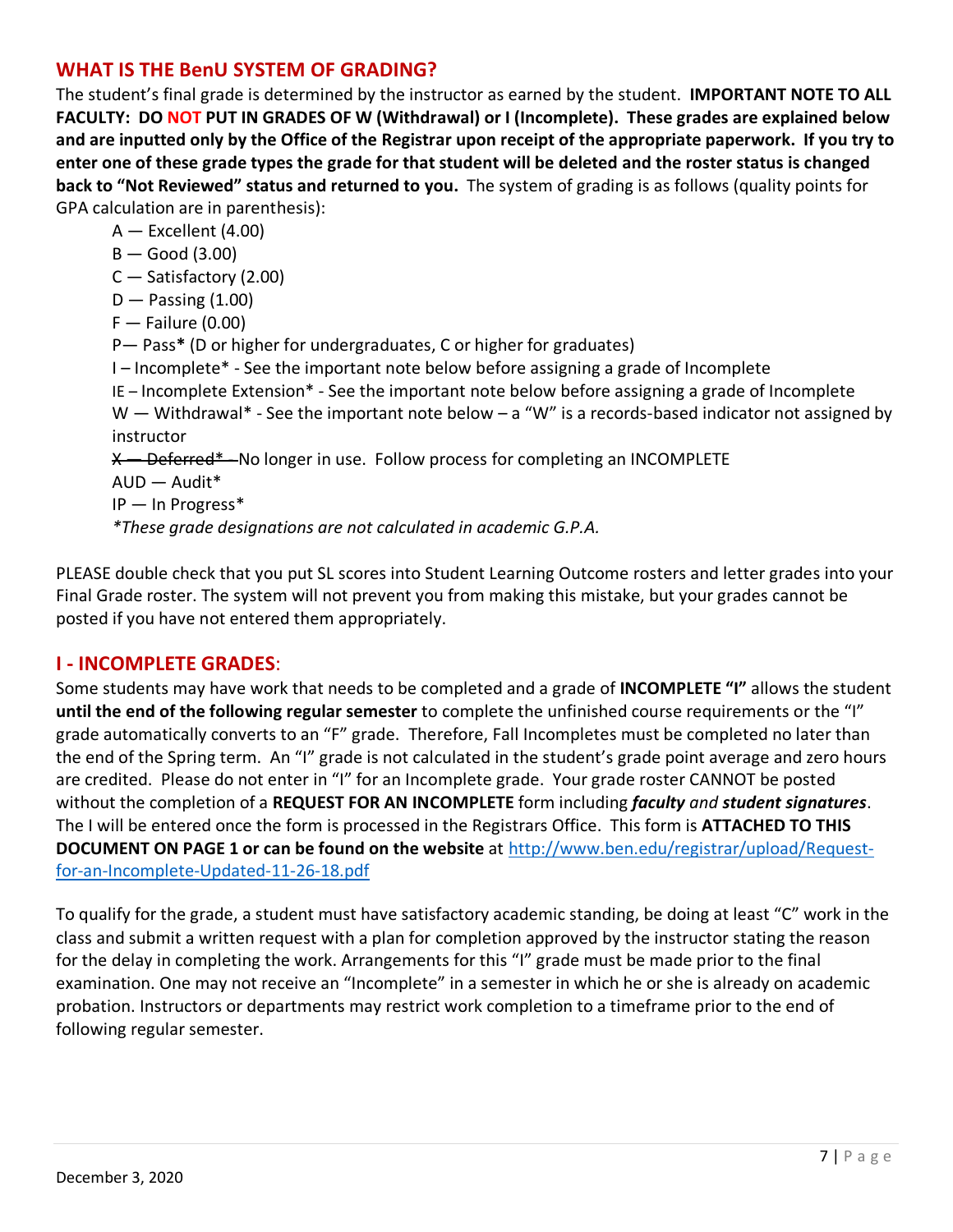#### **IE - INCOMPLETE EXTENSION GRADES**:

A grade of "IE" An Incomplete Extension ("IE") is a temporary grade which may be given by arrangement with the student and with approval of the instructor and chair/program director when an extension of time for when a previously approved Incomplete is needed. Incomplete Extensions cannot be assigned during grade roster submission. It should only be submitted as a grade change to an existing Incomplete Grade. Incomplete Extensions are limited to at most one additional semester. An "IE" grade is not calculated in the student's grade point average and zero hours are credited.

#### **W – WITHDRAWAL GRADES:**

An instructor **CANNOT** assign a "W" – Withdrawal grade even though the online grading system allows them to input the "W" for a withdrawal. The "W" grade is automatically assigned when a student WITHDRAWS from a course. Please assign the earned grade if the WITHDRAWAL – "W" grade is not visible on the grade roster. Never input a "W" grade on your own.

# **WHAT DO I NEED TO DO IF A STUDENT HAS A GRADE OF "F"?**

For **every grade of "F"** faculty must document the grade using the **Grade Note tool**. Use the terms **earned** or **never attended** or **last date attended** to explain the "F" grade. Submitting this information in the Grade Notes tool helps with future appeals. See the full definitions below.

**Earned:** Students who earned an "F" grade by attending the course but not meeting the minimum course requirements.

**Never attended:** Student *NEVER* attended the course. (This has implications for financial aid awards.) **Last date attended**: Student stopped attending class sometime during the term – insert the last date the student attended the class.

## **HOW AND WHEN DO I USE THE GRADE NOTE TOOL?**

The Grade Note Tool is available when you are entering your grades. At grade entry, when you click on the "**Note**" link, a "**Grade Note**" window will open. This screen allows prose entry for any rationale used for submitting a grade designation. You would not use this Note tool for every grade just grades that may require additional information such as "F" grades. See the **FAQ** on what to do if a student has an "F" grade.

By using the **"Grade Note" tool** faculty will not have to compose an additional email to the Office of the Registrar. More importantly, there is a permanent record in the Grade Roster database of such grading issues/actions. This tool should be most helpful to faculty and generally be more efficient to use.

#### **WHEN DO I GENERATE MY GRADE ROSTER?**

You may have been ambitious and generated your grade roster early in the term. The grade roster should not be generated until **AFTER** the drop period (withdrawal period) has ended. If a student withdraws from your course during the withdrawal period a grade of WITHDRAWAL - W becomes visible on the grade roster. If you generate the roster too early, the "W" grade may not be visible, and you may inadvertently give a grade to a student who has withdrawn.

## **HOW DID MY "READY FOR REVIEW" ROSTER REVERT TO "NOT REVIEWED" AGAIN?**

If there was a grade that you cannot assign submitted; **"I", or "W", "F"** grades **without** notation under the **Grade Note tool**, or **"P" without** the student electing **Pass/Fail grading**; those grades are deleted from the roster. Typically, we will then "partially post" the acceptable grades on the roster and then the roster **reverts back to "Not Reviewed"** status. An email to this effect will go to the Instructor to let them know of the issue.